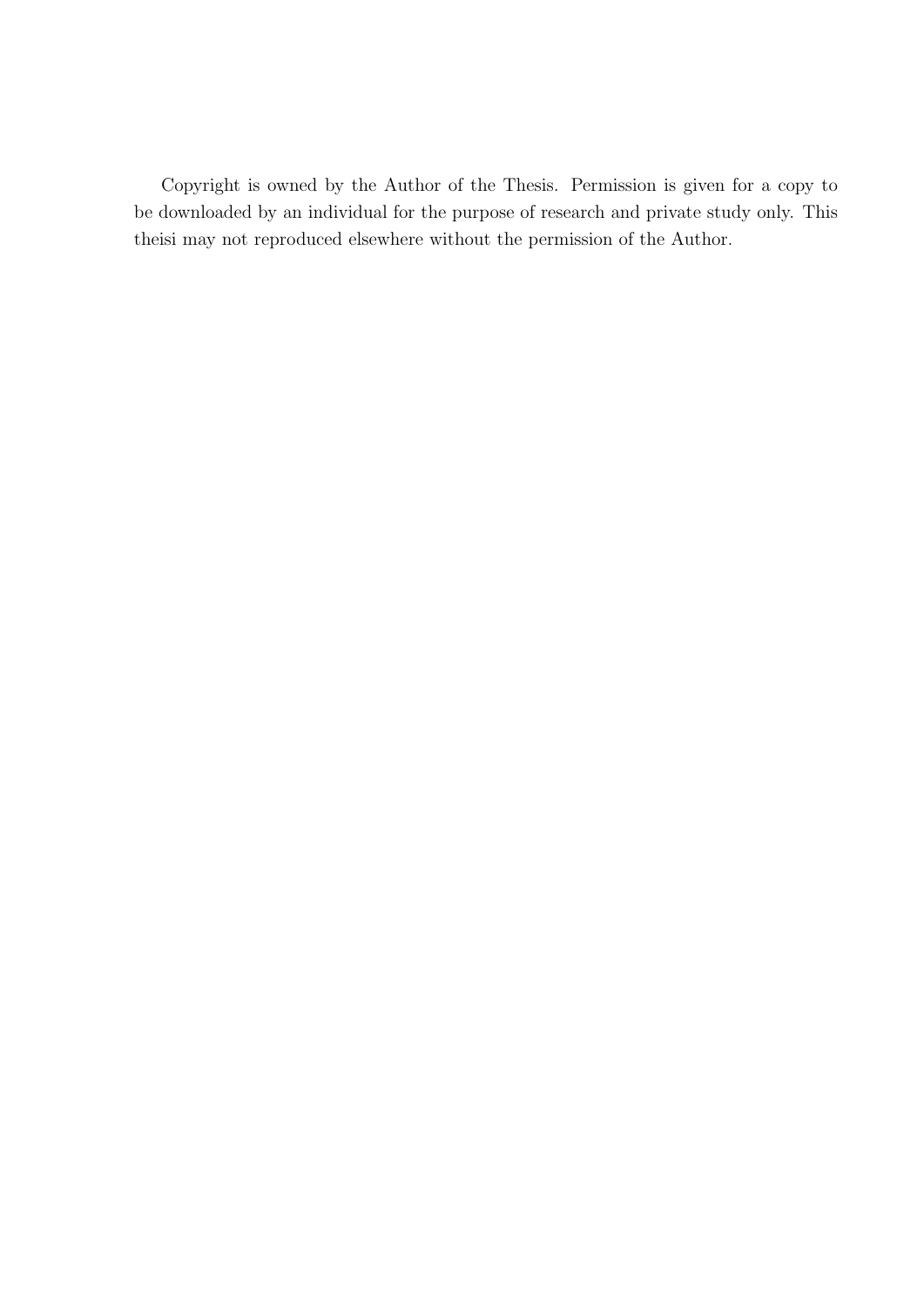# Backward Bifurcation in SIR endemic **MODELS**

This thesis is presented in partial fulfillment of the requirements for the DEGREE OF

> Masters of Information Science in **MATHEMATICS**

at Massey University, Albany, Auckland, New Zealand.

## SAMEEHA QAISER SIDDIQUI

2008

c Copyright By Sameeha Qaiser Siddqiui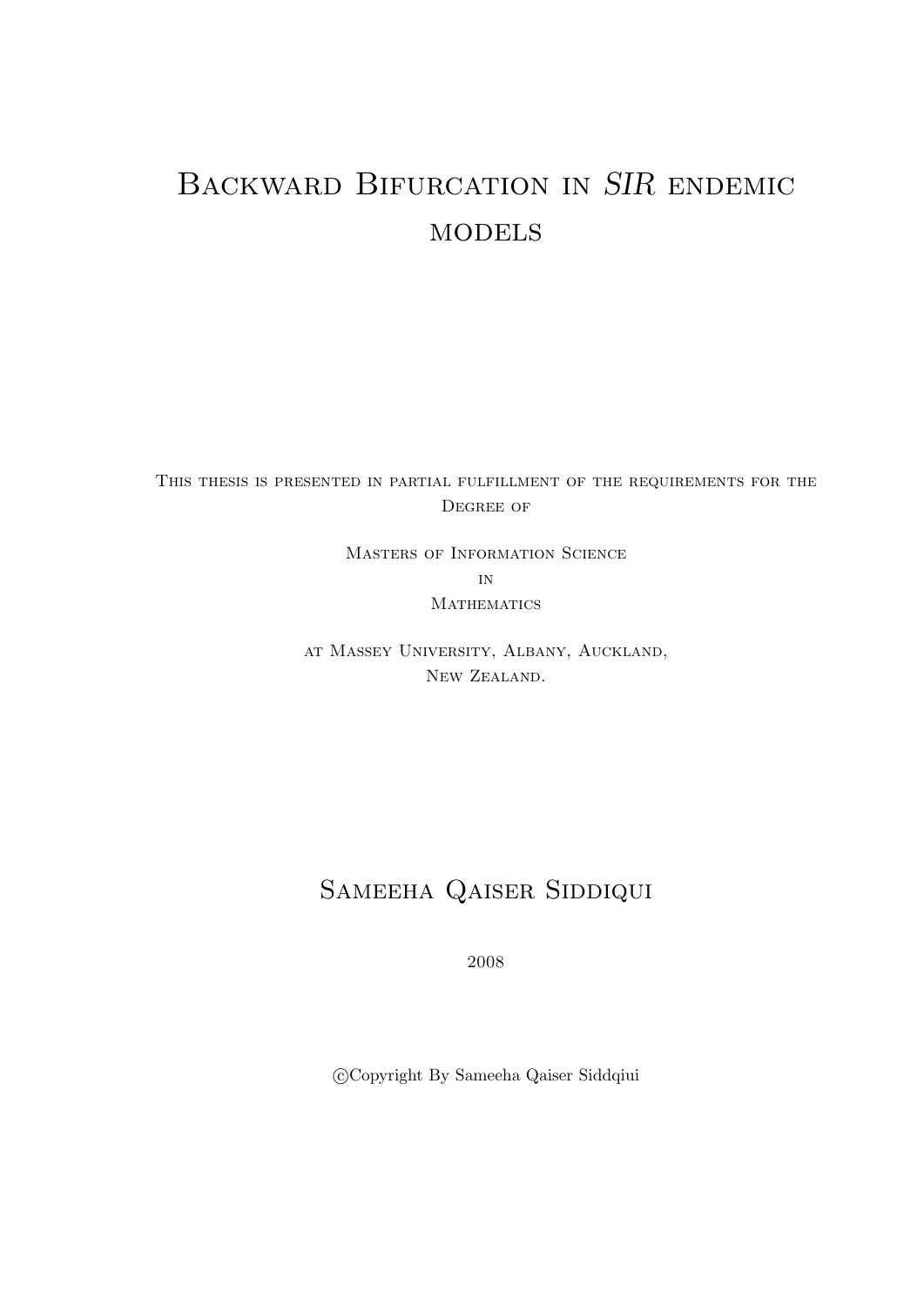#### Abstract

In the well known SIR endemic model, the infection-free steady state is globally stable for  $\mathcal{R}_0$  < 1 and unstable for  $\mathcal{R}_0 > 1$ . Hence, we have a forward bifurcation when  $\mathcal{R}_0 = 1$ . When  $\mathcal{R}_0 > 1$ , an asymptotically stable endemic steady state exists. The basic reproduction number  $\mathcal{R}_0$  is the main threshold bifurcation parameter used to determine the stability of steady states of SIR endemic models.

In this thesis we study extensions of the SIR endemic model for which a backward bifurcation may occur at  $\mathcal{R}_0 = 1$ . We investigate the biologically reasonable conditions for the change of stability. We also analyse the impact of different factors that lead to a backward bifurcation both numerically and analytically. A backward bifurcation leads to sub-critical endemic steady states and hysteresis.

We also provide a general classification of such models, using a small amplitude expansion near the bifurcation. Additionally, we present a procedure for projecting three dimensional models onto two dimensional models by applying some linear algebraic techniques. The four extensions examined are: the SIR model with a susceptible recovered class; nonlinear transmission; exogenous infection; and with a carrier class.

Numerous writers have mentioned that a nonlinear transmission function in relation to the infective class, can only lead to a system with an unstable endemic steady state. In spite of this we show that in a nonlinear transmission model, we have a function depending on the infectives and satisfying certain biological conditions, and leading to a sub-critical endemic equilibriums.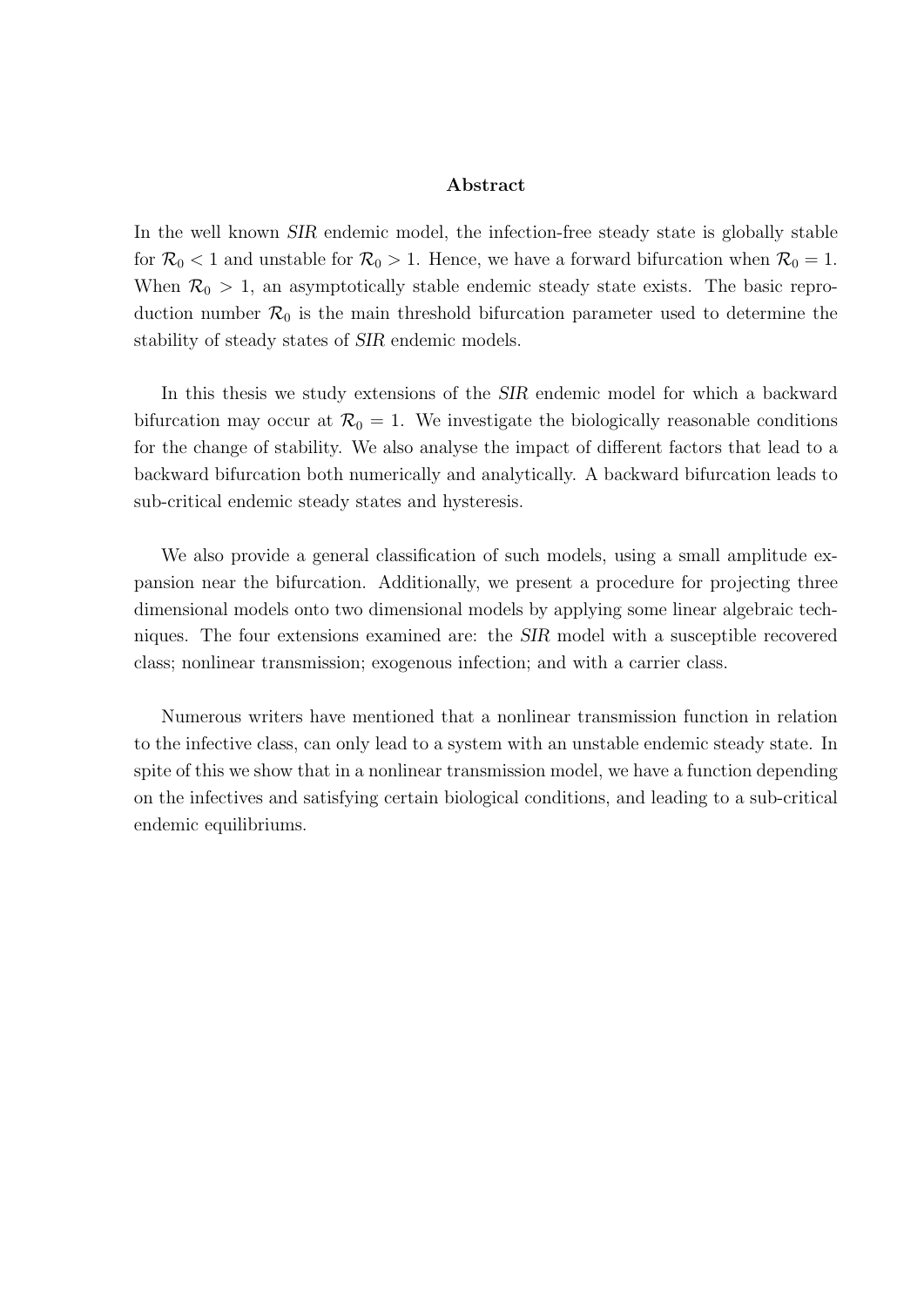#### Acknowledgments

I would like to thank my supervisor Professor Mick Roberts for his patience, for always being there and providing many relevant suggestions and worthy opinions throughout all stages of this thesis.

I also would like to thank to the department of IIMS at the Massey University (Albany) for giving me the opportunity to pursue my postgraduate studies and wish to thank Haydn Cooper for his valuable comments.

I am also grateful to my family, my husband Arsh and my baby Talish, for without their help and support this study would have been impossible.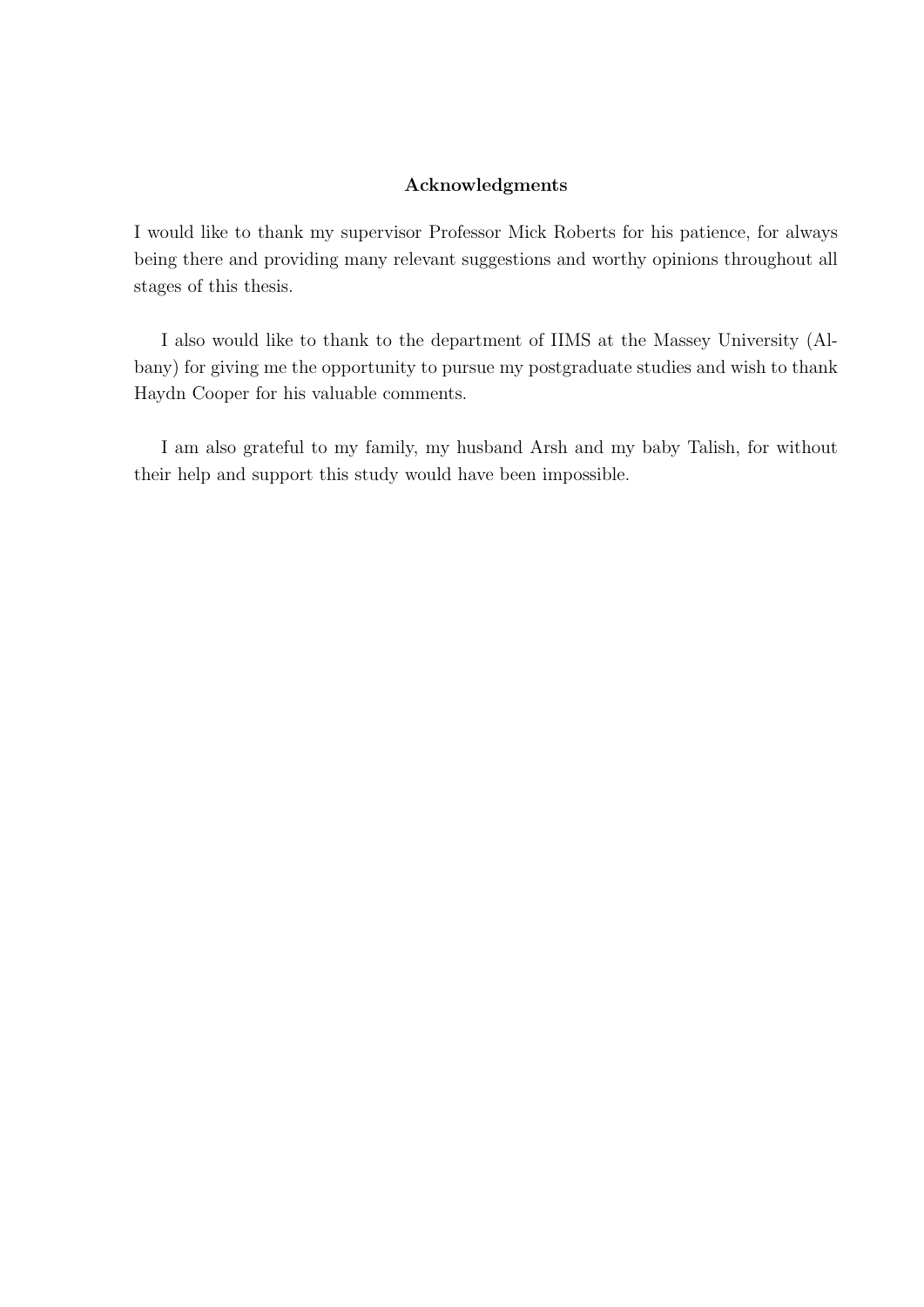### Contents

| $\mathbf 1$    |     | Introduction<br>$\mathbf 1$                                                              |                |
|----------------|-----|------------------------------------------------------------------------------------------|----------------|
|                | 1.1 | $\mathbf{1}$                                                                             |                |
|                | 1.2 | The SIR Epidemic Model                                                                   | $\overline{2}$ |
|                | 1.3 |                                                                                          | $\overline{5}$ |
|                |     | 1.3.1<br>6                                                                               |                |
|                |     | 1.3.2<br>$\overline{7}$                                                                  |                |
|                |     | 1.3.3<br>$\overline{7}$                                                                  |                |
|                |     | 1.3.4<br>8                                                                               |                |
|                |     | 1.3.5<br>8                                                                               |                |
| $\overline{2}$ |     | 2D Extensions<br>10                                                                      |                |
|                | 2.1 | The SIR model with Susceptible R Class $\dots \dots \dots \dots \dots \dots \dots$<br>10 |                |
|                |     | 2.1.1<br>11                                                                              |                |
|                |     | 2.1.2<br>11                                                                              |                |
|                |     | 2.1.3<br>12                                                                              |                |
|                |     | 2.1.4<br>14                                                                              |                |
|                |     | 2.1.5<br>15                                                                              |                |
|                | 2.2 | The SIR model with Nonlinear Transmission Class<br>18                                    |                |
|                |     | 19<br>2.2.1                                                                              |                |
|                |     | 2.2.2<br>20                                                                              |                |
|                |     | 2.2.3<br>21                                                                              |                |
|                |     | 2.2.4<br>22                                                                              |                |
|                |     | 22<br>2.2.5                                                                              |                |
|                | 2.3 | The SIR model with Exogenous Infection Class<br>26                                       |                |
|                |     | 2.3.1<br>27                                                                              |                |
|                |     | 2.3.2<br>28                                                                              |                |
|                |     | 2.3.3<br>29                                                                              |                |
|                |     | 2.3.4<br>31                                                                              |                |
|                |     | 31<br>2.3.5                                                                              |                |
|                | 2.4 | 34                                                                                       |                |
| $\bf{3}$       |     | <b>General Analysis of 2D Models</b><br>36                                               |                |
|                | 3.1 | 36                                                                                       |                |
|                | 3.2 | 39                                                                                       |                |
|                | 3.3 | 42                                                                                       |                |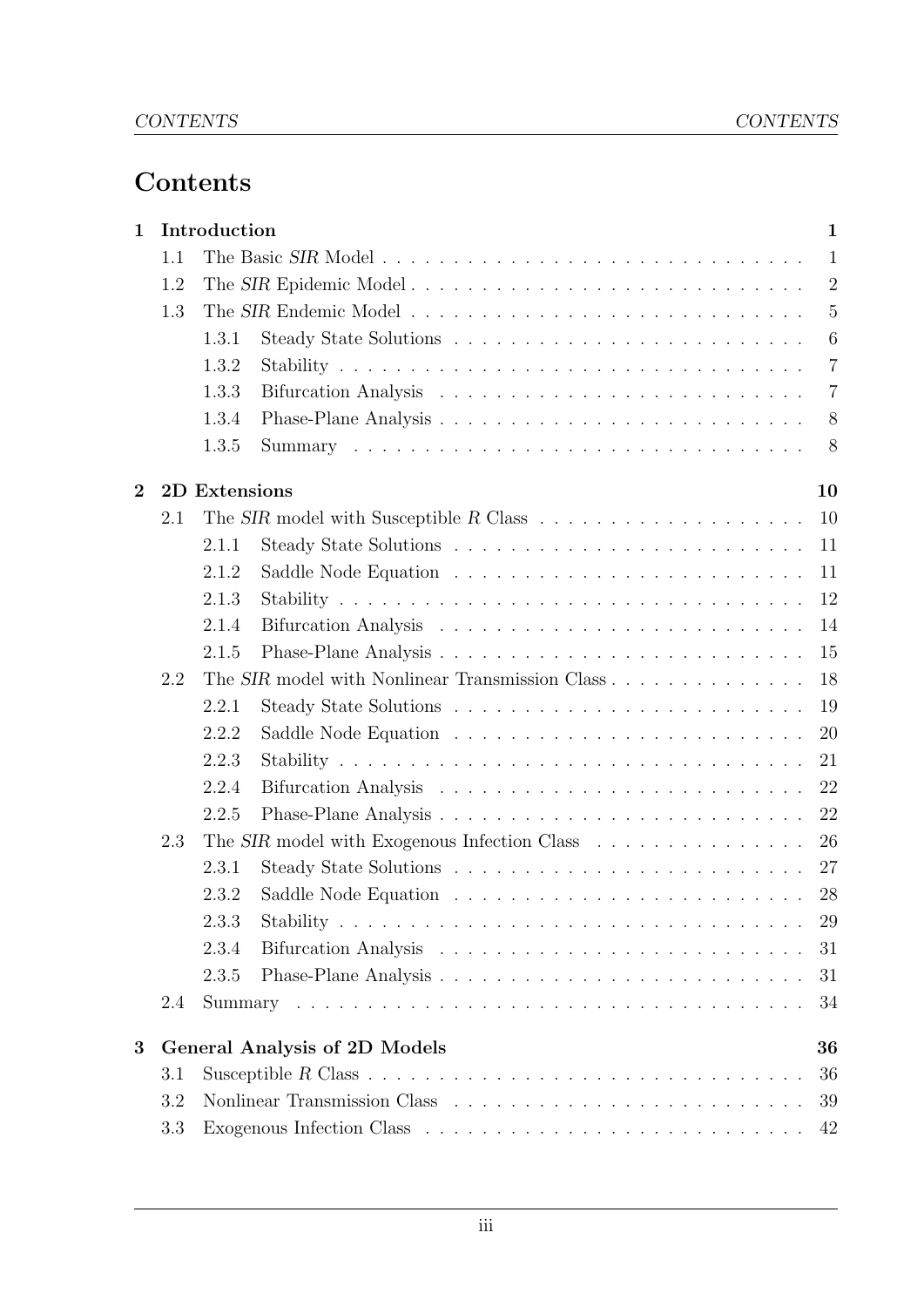| $\overline{\mathbf{4}}$ |     | 3D Extensions     |                                                                                                    | 45  |
|-------------------------|-----|-------------------|----------------------------------------------------------------------------------------------------|-----|
|                         | 4.1 |                   | $SEIR$ model $\ldots \ldots \ldots \ldots \ldots \ldots \ldots \ldots \ldots \ldots \ldots \ldots$ | 45  |
|                         |     | 4.1.1             |                                                                                                    | 46  |
|                         |     | 4.1.2             |                                                                                                    | 46  |
|                         |     | 4.1.3             |                                                                                                    | 47  |
|                         |     | 4.1.4             |                                                                                                    | 49  |
|                         |     | 4.1.5             |                                                                                                    | 50  |
|                         | 4.2 |                   |                                                                                                    | 54  |
|                         |     | 4.2.1             |                                                                                                    | 54  |
|                         |     | 4.2.2             |                                                                                                    | 55  |
|                         |     | 4.2.3             |                                                                                                    | 56  |
|                         |     | 4.2.4             |                                                                                                    | 58  |
|                         |     | 4.2.5             |                                                                                                    | 59  |
|                         | 4.3 |                   |                                                                                                    | 62  |
|                         |     | 4.3.1             |                                                                                                    | 62  |
|                         |     | 4.3.2             |                                                                                                    | 63  |
|                         |     | 4.3.3             |                                                                                                    | 64  |
|                         |     | 4.3.4             |                                                                                                    | 65  |
|                         |     | 4.3.5             |                                                                                                    | 69  |
|                         | 4.4 |                   |                                                                                                    | 69  |
|                         |     | 4.4.1             |                                                                                                    | 70  |
|                         |     | 4.4.2             |                                                                                                    | 70  |
|                         |     | 4.4.3             |                                                                                                    | 71  |
|                         |     | 4.4.4             | Examples $1, 2, \ldots, \ldots, \ldots, \ldots, \ldots, \ldots, \ldots, \ldots, \ldots$            | 72  |
|                         | 4.5 |                   |                                                                                                    | 87  |
| $\bf{5}$                |     |                   | <b>General Analysis of 3D Models</b>                                                               | 88  |
|                         | 5.1 |                   | The SEIR model                                                                                     | 88  |
|                         | 5.2 |                   |                                                                                                    | 90  |
|                         | 5.3 |                   | SEIR model with Full Recovery                                                                      | 94  |
|                         | 5.4 |                   |                                                                                                    | 97  |
| 6                       |     | <b>Discussion</b> |                                                                                                    | 101 |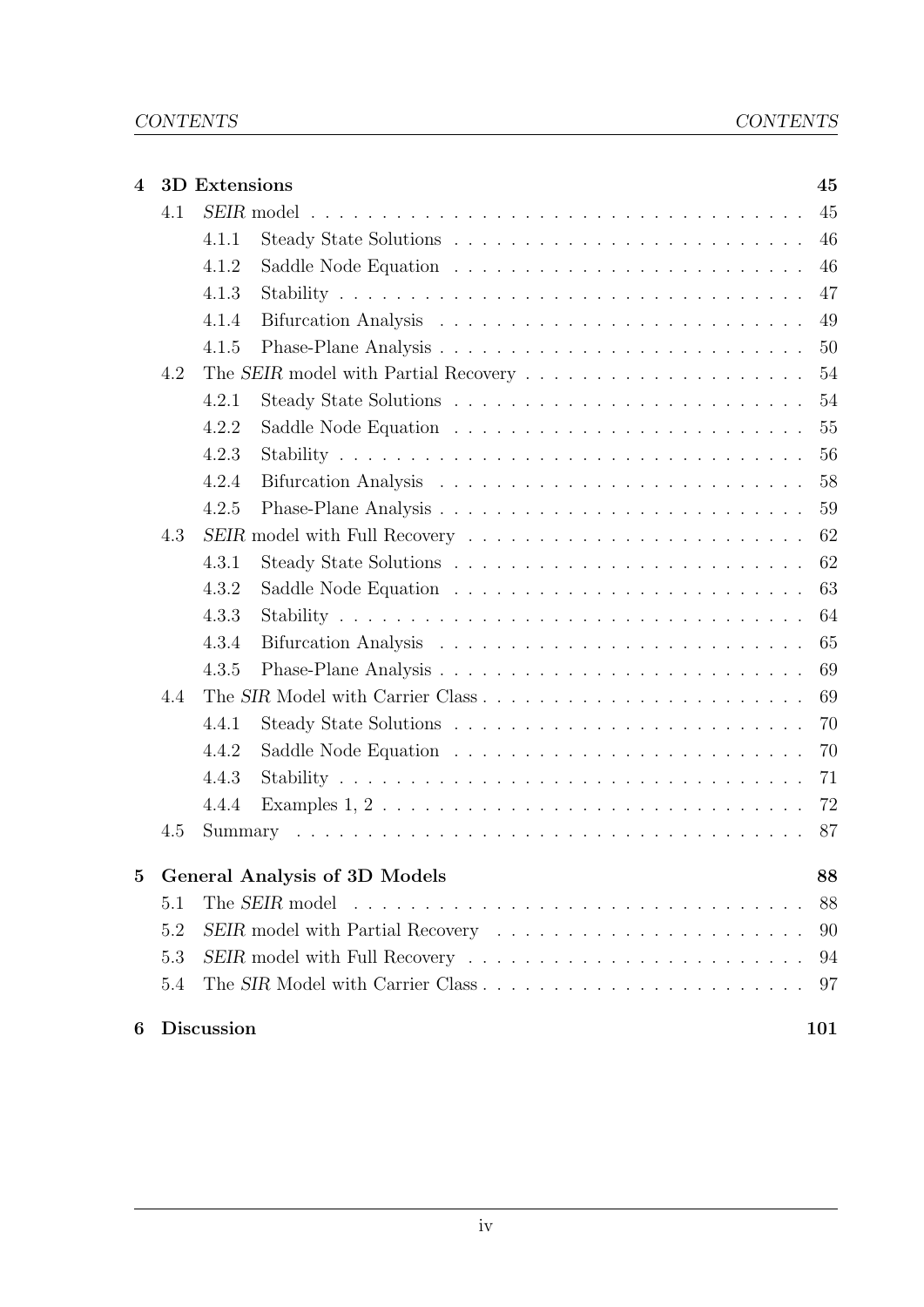### List of Tables

| 1              | Summary of the notations used in the SIR Model $\dots \dots \dots \dots \dots$ |  |
|----------------|--------------------------------------------------------------------------------|--|
| $2^{\circ}$    |                                                                                |  |
| 3 <sup>1</sup> |                                                                                |  |
| $\overline{4}$ |                                                                                |  |
| 5 <sup>5</sup> | Frequently Used Notation in Chapters 3 and 5 37                                |  |
| 6              |                                                                                |  |
| $7\degree$     |                                                                                |  |
| 8              |                                                                                |  |
| 9              |                                                                                |  |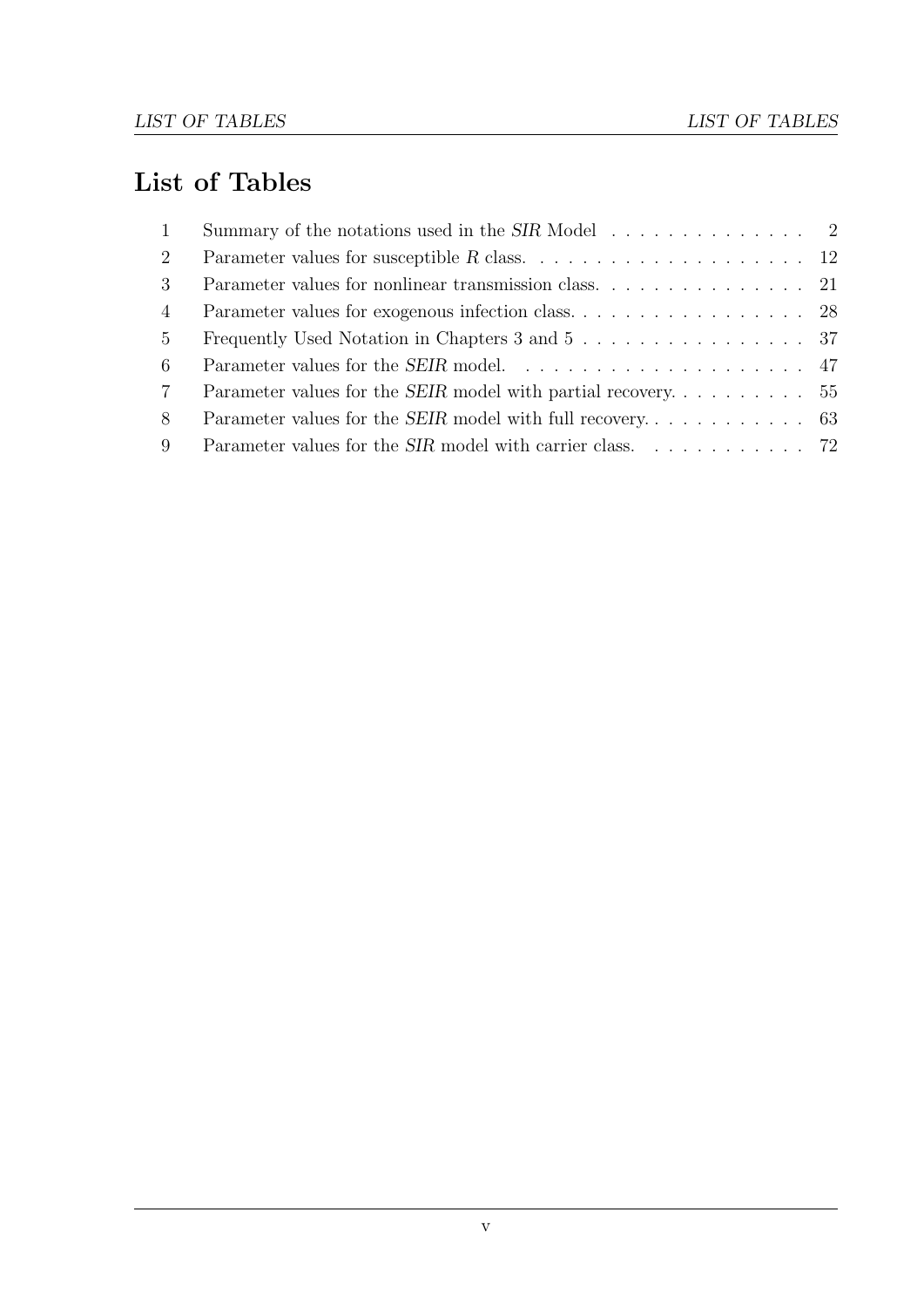# List of Figures

| 1  | Phase-Plane for <i>SIR</i> epidemic model when $\mathcal{R}_0 = 5$ .                                                                                                                                                                                                                                                                                                                                                                                                                                                                            | $\overline{4}$ |
|----|-------------------------------------------------------------------------------------------------------------------------------------------------------------------------------------------------------------------------------------------------------------------------------------------------------------------------------------------------------------------------------------------------------------------------------------------------------------------------------------------------------------------------------------------------|----------------|
| 2  |                                                                                                                                                                                                                                                                                                                                                                                                                                                                                                                                                 | 6              |
| 3  | Bifurcation analysis for <i>SIR</i> endemic model. Stable infection-free steady                                                                                                                                                                                                                                                                                                                                                                                                                                                                 |                |
|    | state for $\mathcal{R}_0$ < 1; unstable infection-free i and stable endemic steady state                                                                                                                                                                                                                                                                                                                                                                                                                                                        |                |
|    |                                                                                                                                                                                                                                                                                                                                                                                                                                                                                                                                                 | 8              |
| 4  | Phase-Plane for SIR endemic model when: (a) $\mathcal{R}_0 = 0.5 < 1$ ; (b) $\mathcal{R}_0 =$                                                                                                                                                                                                                                                                                                                                                                                                                                                   |                |
|    | $2 > 1$ . Other parameter values are $\mu = 0.02$ and $\gamma = 0.05$                                                                                                                                                                                                                                                                                                                                                                                                                                                                           | 9              |
| 5  | Bifurcation diagram for the $SIR$ model with susceptible R class giving                                                                                                                                                                                                                                                                                                                                                                                                                                                                         |                |
|    | curves $(\mathcal{R}_0, s^*)$ and $(\mathcal{R}_0, i^*)$ . Broken lines signify unstable steady state                                                                                                                                                                                                                                                                                                                                                                                                                                           |                |
|    | while unbroken $\&$ dotted lines are stable ones. Light dark arrow points                                                                                                                                                                                                                                                                                                                                                                                                                                                                       |                |
|    | downward at $\mathcal{R}_0 = \mathcal{R}_{saddle}$ where two endemic equilibriums coincide. The                                                                                                                                                                                                                                                                                                                                                                                                                                                 |                |
|    | $(\mathcal{R}_0, s^*)$ and $(\mathcal{R}_0, i^*)$ curves have backward bifurcations when $P > P_{\text{crit}}$                                                                                                                                                                                                                                                                                                                                                                                                                                  |                |
|    |                                                                                                                                                                                                                                                                                                                                                                                                                                                                                                                                                 | 14             |
| 6  | Phase-Plane for the SIR model with susceptible R Class for $P = 0 < P_{\text{crit}}$                                                                                                                                                                                                                                                                                                                                                                                                                                                            |                |
|    |                                                                                                                                                                                                                                                                                                                                                                                                                                                                                                                                                 | 15             |
| 'C | Phase-Planes for susceptible R class for $\mathcal{P} = \frac{\mathcal{P}_{crit}}{2}$ when: (a) $\mathcal{R}_0 = 0.8 < 1$ ;                                                                                                                                                                                                                                                                                                                                                                                                                     |                |
|    |                                                                                                                                                                                                                                                                                                                                                                                                                                                                                                                                                 | 16             |
| 8  | Phase-Planes for susceptible R class for $P = P_{\text{crit}}$ when: (a) $R_0 = 0.8 < 1$ ;                                                                                                                                                                                                                                                                                                                                                                                                                                                      |                |
|    |                                                                                                                                                                                                                                                                                                                                                                                                                                                                                                                                                 | 16             |
| 9  | Phase-Planes for susceptible R class for $P = 2.8 > P_{\text{crit}}$ when: (a) $\mathcal{R}_0 =$                                                                                                                                                                                                                                                                                                                                                                                                                                                |                |
|    | $0.5 < \mathcal{R}_{saddle}$ ; (b) $\mathcal{R}_0 = \mathcal{R}_{saddle}$ .<br>$\label{eq:2.1} \begin{split} \mathcal{L}_{\mathcal{A}}(\mathcal{A}) &\cong \mathcal{L}_{\mathcal{A}}(\mathcal{A})\mathcal{A}(\mathcal{A})\mathcal{A}(\mathcal{A})\mathcal{A}(\mathcal{A})\mathcal{A}(\mathcal{A})\mathcal{A}(\mathcal{A})\mathcal{A}(\mathcal{A})\mathcal{A}(\mathcal{A})\mathcal{A}(\mathcal{A})\mathcal{A}(\mathcal{A})\mathcal{A}(\mathcal{A})\mathcal{A}(\mathcal{A})\mathcal{A}(\mathcal{A})\mathcal{A}(\mathcal{A})\mathcal{A}(\mathcal{$ | 17             |
| 10 | Phase-Planes for susceptible R class for $P = 2.8 > P_{\text{crit}}$ when: (a)                                                                                                                                                                                                                                                                                                                                                                                                                                                                  |                |
|    |                                                                                                                                                                                                                                                                                                                                                                                                                                                                                                                                                 | 17             |
| 11 | Bifurcation diagram for the SIR model with nonlinear transmission class.                                                                                                                                                                                                                                                                                                                                                                                                                                                                        |                |
|    | Labels are as in Fig. 5. For this class, $\mathcal{P}_{\text{crit}} = 1 + \frac{\gamma}{\mu}$ .                                                                                                                                                                                                                                                                                                                                                                                                                                                 | 23             |
| 12 | Phase-Planes for the SIR model with nonlinear transmission class for $\mathcal{P} =$                                                                                                                                                                                                                                                                                                                                                                                                                                                            |                |
|    | $0 < \mathcal{P}_{\text{crit}}$ when: (a) $\mathcal{R}_0 = 0.8 < 1$ ; (b) $\mathcal{R}_0 = 1.2 > 1$ .                                                                                                                                                                                                                                                                                                                                                                                                                                           | 24             |
| 13 | Phase-Planes for nonlinear transmission class for $\mathcal{P} = \frac{\mathcal{P}_{\text{crit}}}{2}$ when: (a)                                                                                                                                                                                                                                                                                                                                                                                                                                 |                |
|    |                                                                                                                                                                                                                                                                                                                                                                                                                                                                                                                                                 | 24             |
| 14 | Phase-Planes for nonlinear transmission class for $P = 3.5 = P_{\text{crit}}$ when:                                                                                                                                                                                                                                                                                                                                                                                                                                                             |                |
|    |                                                                                                                                                                                                                                                                                                                                                                                                                                                                                                                                                 | 25             |
| 15 | Phase-Plane for nonlinear transmission class for $P > P_{\text{crit}}$ when: (a) $\mathcal{R}_0 =$                                                                                                                                                                                                                                                                                                                                                                                                                                              |                |
|    |                                                                                                                                                                                                                                                                                                                                                                                                                                                                                                                                                 | 25             |
| 16 | Phase-Plane for nonlinear transmission class for $P > P_{\text{crit}}$ when: (a)                                                                                                                                                                                                                                                                                                                                                                                                                                                                |                |
|    | $\mathcal{R}_{\text{saddle}} < \mathcal{R}_0 = 0.96 < 1$ ; (b) $\mathcal{R}_0 = 1.2 > 1$ .                                                                                                                                                                                                                                                                                                                                                                                                                                                      | 26             |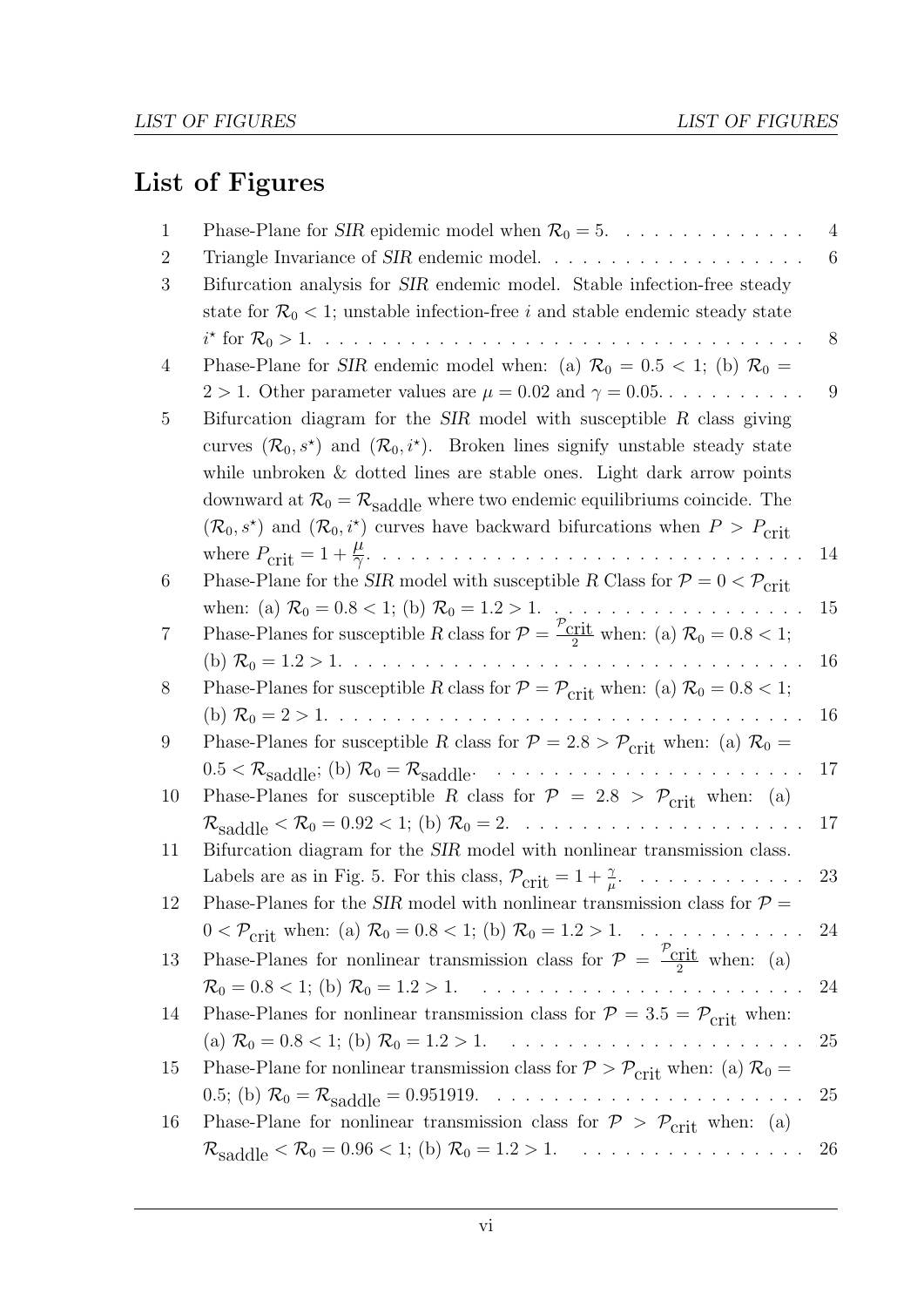| 17 | Bifurcation diagram for the <i>SIR</i> model with exogenous infection class. La-                                                                                                                                                  |    |
|----|-----------------------------------------------------------------------------------------------------------------------------------------------------------------------------------------------------------------------------------|----|
|    | bels are as in Fig. 5. The critical value of $P$ for this class is $\frac{\nu(\nu+\mu)}{n^2}$ .                                                                                                                                   | 30 |
| 18 | Phase-Planes for the SIR model with exogenous infection class for $P = 0$                                                                                                                                                         |    |
|    | $\mathcal{P}_{\text{crit}}$ when: (a) $\mathcal{R}_0 = 0.6 < \mathcal{R}_{\text{saddle}}$ ; (b) $\mathcal{R}_0 = 2$ within triangle $s + i = 1$ .                                                                                 | 31 |
| 19 | Phase-Planes for exogenous infection class for $P = 5 < P_{\text{crit}}$ when: (a)                                                                                                                                                |    |
|    |                                                                                                                                                                                                                                   | 32 |
| 20 | Phase-Planes for exogenous infection class for $P = P_{\text{crit}} = 8.75$ when: (a)                                                                                                                                             |    |
|    | $\mathcal{R}_0 = 0.6 < \mathcal{R}_{saddle}$ ; (b) $\mathcal{R}_0 = 2$<br>$\alpha$ , and a set of the set of the set of the $\alpha$<br>$\sim$ $\sim$                                                                             | 32 |
| 21 | Phase-Planes for exogenous infection class for $P = 14 > P_{\text{crit}}$ when: (a)                                                                                                                                               |    |
|    | $\mathcal{R}_0 = 0.6 < \mathcal{R}_{saddle}$ ; (b) $\mathcal{R}_0 = 0.9838 = \mathcal{R}_{saddle}$ .<br>$\mathcal{L}^{\pm}$ , $\mathcal{L}^{\pm}$ , $\mathcal{L}^{\pm}$                                                           | 33 |
| 22 | Phase-Planes for exogenous infection class for $P = 14 > P_{\text{crit}}$ when: (a)                                                                                                                                               |    |
|    | $\mathcal{R}_{\text{saddle}} < \mathcal{R}_0 = 0.99 < 1$ ; (b) $\mathcal{R}_0 = 1.2 > 1$ is of interest                                                                                                                           | 33 |
| 23 | Enlarged top-center part of Figure 5. A clearer view for $s_1^* < 0$ , and the                                                                                                                                                    |    |
|    | values for $\mathcal{R}_{01}$ as we perturb the variable $i^*$ . Unbroken lines show stable                                                                                                                                       |    |
|    | steady states while broken lines signify unstable. The curve $\mathcal{R}_{01} < 0$ when                                                                                                                                          |    |
|    | $P > P_{\text{crit}}$ and curve $\mathcal{R}_{01} > 0$ when $P < P_{\text{crit}}$ .<br>$\mathcal{L}$ , and a set of the set of the $\mathcal{L}$                                                                                  | 39 |
| 24 | Enlarged diagram taken from Fig. 11. Labels are as in Fig. $23. \ldots \ldots$                                                                                                                                                    | 41 |
| 25 | An enlarged top-center portion of the bifurcation fig. (17). Labels are as                                                                                                                                                        |    |
|    | in Fig. $23. \ldots$ .                                                                                                                                                                                                            | 44 |
| 26 | Bifurcation Diagram for the SEIR model. Curves are $s^*$ and $i^*$ as the                                                                                                                                                         |    |
|    | functions of $\mathcal{R}_0$ . Continuous lines show stable steady state and broken                                                                                                                                               |    |
|    | lines are unstable steady states. There are curves for $P < P_{\text{crit}}$ , $P = P_{\text{crit}}$                                                                                                                              |    |
|    | and $P > P_{\text{crit}}$ . For this model, $P_{\text{crit}} = \frac{\nu(\mu+\nu)}{\mu^2}$ .                                                                                                                                      | 50 |
| 27 | Phase-Planes for the SEIR Model for $P = 0$ : when (a) $\mathcal{R}_0 = 0.6 < 1$ ; (b)                                                                                                                                            |    |
|    | $\mathcal{R}_0 = 1.2 > 1.$                                                                                                                                                                                                        | 51 |
| 28 | Phase-Planes for the SEIR Model for $\mathcal{P} = 5 < \mathcal{P}_{crit}$ when: (a) $\mathcal{R}_0 = 0.6 <$                                                                                                                      |    |
|    |                                                                                                                                                                                                                                   | 51 |
| 29 | Phase-Planes for the SEIR Model for $P = 8.75 = P_{\text{crit}}$ when: (a) $\mathcal{R}_0 =$                                                                                                                                      |    |
|    |                                                                                                                                                                                                                                   | 52 |
| 30 | Phase-Planes for the SEIR Model for $P > P_{\text{crit}}$ when: (a) $\mathcal{R}_0 = 0.8$                                                                                                                                         |    |
|    |                                                                                                                                                                                                                                   | 52 |
| 31 | Phase-Planes for the SEIR Model for $P > P_{\text{crit}}$ when: (a) $R_0 = 0.987 < 1$ ;                                                                                                                                           |    |
|    | (b) $\mathcal{R}_0 = 1.2 > 1$ .                                                                                                                                                                                                   | 53 |
| 32 | Bifurcation Diagram for the SEIR model with partial recovery. Labels are                                                                                                                                                          |    |
|    | as in Figure 26. This model have $\mathcal{P}_{\text{crit}} = \frac{[(\mu + \gamma)(\mu + \nu) - \kappa \nu \gamma]}{\gamma \nu (1 - \kappa)}$ .<br>$\begin{array}{cccccccccccccc} . & . & . & . & . & . & . & . & . \end{array}$ | 58 |
| 33 | Phase-Plane for the SEIR Model with partial recovery for $P = 0$ when: (a)                                                                                                                                                        |    |
|    |                                                                                                                                                                                                                                   | 59 |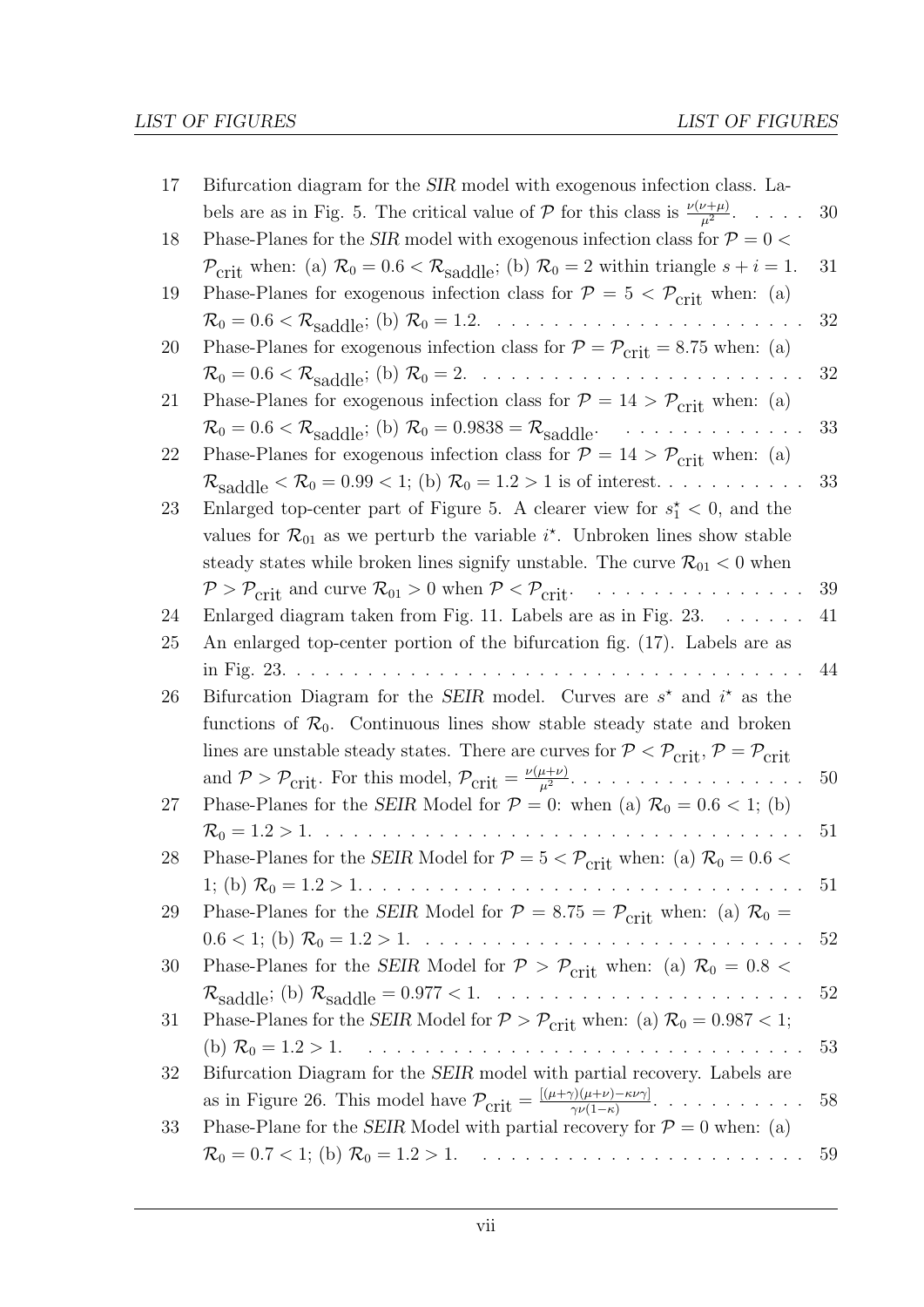| 34 | Phase-Plane for the SEIR Model with partial recovery for $P = 1.3 = \frac{P_{\text{crit}}}{2}$                                                                    |    |
|----|-------------------------------------------------------------------------------------------------------------------------------------------------------------------|----|
|    | when: (a) $\mathcal{R}_0 = 0.7 < 1$ ; (b) $\mathcal{R}_0 = 1.2 > 1$ .                                                                                             | 60 |
| 35 | Phase-Plane for the SEIR Model with partial recovery for $\mathcal{P}=2.6=\mathcal{P}_{\rm crit}$                                                                 |    |
|    | when: (a) $\mathcal{R}_0 = 0.7 < 1$ ; (b) $\mathcal{R}_0 = 1.2 > 1$ .                                                                                             | 60 |
| 36 | Phase-Plane for the SEIR Model with partial recovery for $P > P_{\text{crit}}$ when:                                                                              |    |
|    | (a) $\mathcal{R}_0 = 0.7 < \mathcal{R}_{saddle}$ ; (b) $\mathcal{R}_{saddle} = 0.9545 < 1.$                                                                       | 61 |
| 37 | Phase-Plane for the SEIR Model with partial recovery for $P > P_{\text{crit}}$ when:                                                                              |    |
|    | (a) $\mathcal{R}_{\text{saddle}} < \mathcal{R}_0 = 0.98 < 1$ ; (b) $\mathcal{R}_0 = 1.2 > 1$ .<br>$\mathcal{L}^{\pm}$ , $\mathcal{L}^{\pm}$ , $\mathcal{L}^{\pm}$ | 61 |
| 38 | Bifurcation Diagram for the <i>SEIR</i> model with full recovery. The critical                                                                                    |    |
|    |                                                                                                                                                                   | 66 |
| 39 | Phase-Planes for the SEIR Model with full recovery for $P = 0$ when: (a)                                                                                          |    |
|    | $\mathcal{R}_0 = 0.7 < 1$ ; (b) $\mathcal{R}_0 > 1$ .                                                                                                             | 66 |
| 40 | Phase-Planes for the SEIR Model with full recovery for $P = 0.98 = \frac{\mathcal{V}_{\text{crit}}}{2}$                                                           |    |
|    | when: (a) $\mathcal{R}_0 = 0.7 < 1$ ; (b) $\mathcal{R}_0 = 2 > 1$ .<br>and a construction of the construction                                                     | 67 |
| 41 | Phase-Plane for the SEIR Model with full recovery for $P = 1.96 = P_{\text{crit}}$                                                                                |    |
|    | when: (a) $\mathcal{R}_0 = 0.7 < 1$ ; (b) $\mathcal{R}_0 = 2 > 1$ .<br>$\sim$                                                                                     | 67 |
| 42 | Phase-Plane for the SEIR Model with full recovery for $P > P_{\text{crit}}$ when:                                                                                 |    |
|    | (a) $\mathcal{R}_0 = 0.7 < \mathcal{R}_{saddle}$ ; (b) $\mathcal{R}_{saddle} = 0.9308 < 1$ .                                                                      | 68 |
| 43 | Phase-Plane for the SEIR Model with full recovery for $P > P_{\text{crit}}$ when:                                                                                 |    |
|    | (a) $\mathcal{R}_{\text{saddle}} < \mathcal{R}_0 = 0.98 < 1$ ; (b) $\mathcal{R}_0 = 2 > 1$ .                                                                      | 68 |
| 44 | Bifurcation diagram for the SIR model with carrier class (Example 1) for                                                                                          |    |
|    | the function $q(x^*) = 1 - e^{-0.9x^*}$ . We show 1 - s <sup>*</sup> as a function of $\mathcal{R}_0$ .                                                           |    |
|    | Backward bifurcation occurs when $P > P_{\text{crit}} = \frac{\mu + \delta}{\gamma q'(0)}$ at $(\mathcal{R}_0, 1 - s^*) = (1,$                                    |    |
|    | (0).<br>$\mathbb{R}^2$ .                                                                                                                                          | 75 |
| 45 | Phase-Plane for the Example 1 for $P = 0 < P_{\text{crit}}$ when: (a) $\mathcal{R}_0 = 0.7$ ; (b)                                                                 |    |
|    |                                                                                                                                                                   | 76 |
| 46 | Phase-Plane for the Example 1 for $P = 0.8333 = P_{\text{crit}}$ when: (a) $\mathcal{R}_0 = 0.7$ ;                                                                |    |
|    |                                                                                                                                                                   | 77 |
| 47 | Phase-Plane for the Example 1 for $\mathcal{P} = 1.6 > \mathcal{P}_{crit}$ when: (a) $\mathcal{R}_0 = 0.7 <$                                                      |    |
|    |                                                                                                                                                                   | 77 |
| 48 | Phase-Plane for the Example 1 for $P = 1.6 > P_{\text{crit}}$ when: (a) $R_{\text{saddle}} <$                                                                     |    |
|    |                                                                                                                                                                   | 78 |
| 49 | Time-series plots for the carrier class Example 1. For $P = 0 < P_{\text{crit}}$ :                                                                                |    |
|    | (a) $\mathcal{R}_0 = 0.7 < 1$ ; (b) $\mathcal{R}_0 = 1.1 > 1$ and For $\mathcal{P} = 0.8333 = \mathcal{P}_{\text{crit}}$ : (c)                                    |    |
|    |                                                                                                                                                                   | 78 |
|    |                                                                                                                                                                   |    |